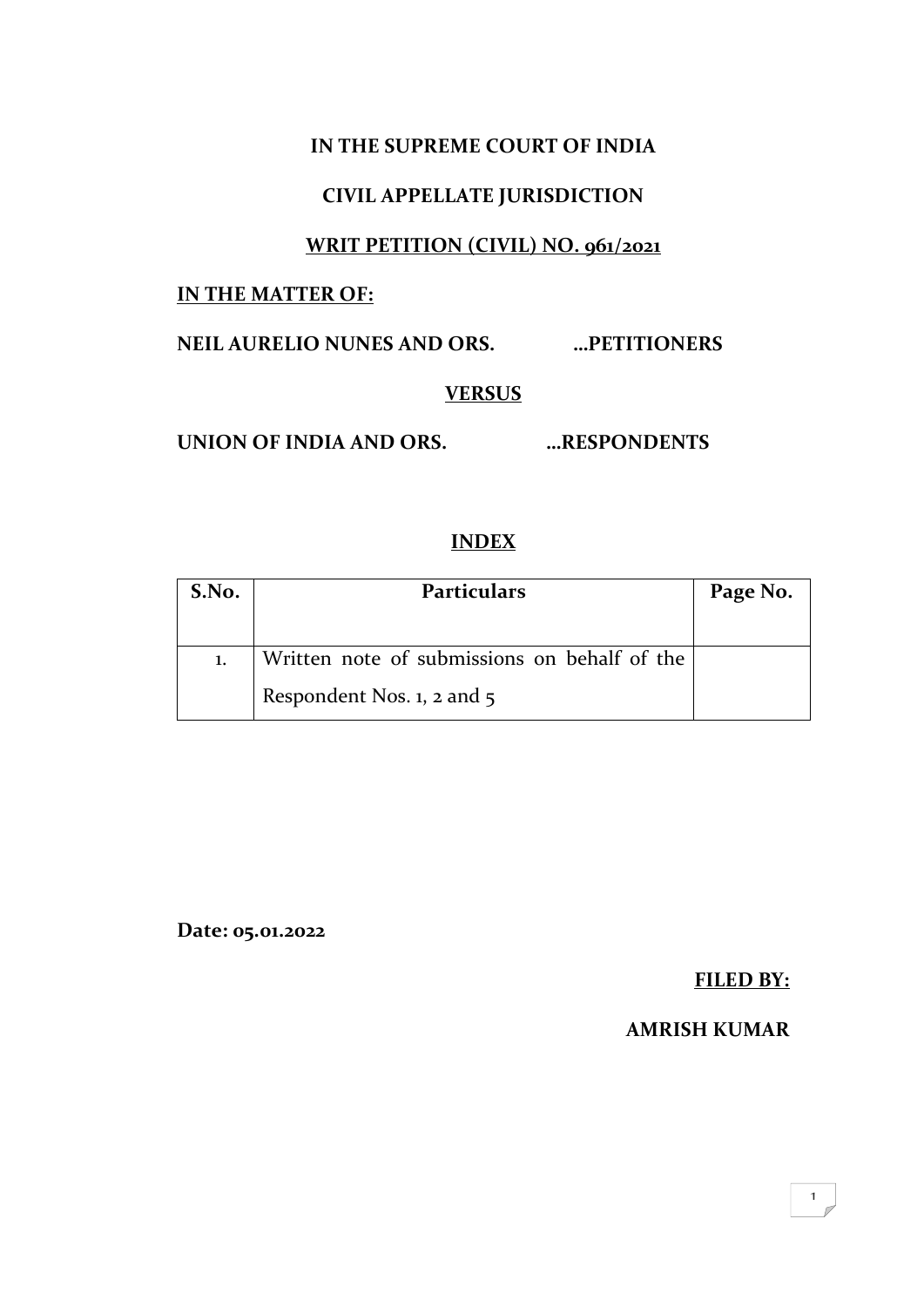# **IN THE SUPREME COURT OF INDIA CIVIL APPELLATE JURISDICTION WRIT PETITION (CIVIL) NO. 961/2021**

#### **IN THE MATTER OF:**

NEIL AURELIO NUNES AND ORS. … PETITIONERS **VERSUS** UNION OF INDIA AND ORS. ... RESPONDENTS

### **WRITTEN NOTE OF SUBMISSIONS ON BEHALF OF RESPONDENT NOS. 1, 2 AND 5**

1. That the present batch of Writ Petitions have been filed under Article 32 of the Constitution of India challenging the notice dated 29.07.2021 issued by the Respondent No.2 [hereinafter referred to as **'Impugned Notice'**] implementing 27% reservation for Other Backward Classes (Non-Creamy layer) [hereinafter referred to as '**OBC'**] and 10% reservation for Economically Weaker Sections [hereinafter referred to as '**EWS'**] in 50% All India Quota [hereinafter referred to as the **'AIQ'**] seats.

## **A. RULES OF THE GAME HAVE NOT BEEN CHANGED MIDWAY AS ALLEGED BY THE PETITIONERS:**

2. The arguments regarding "rules of the game cannot be changed belatedly"- this argument is inherently faulty for the following reasons: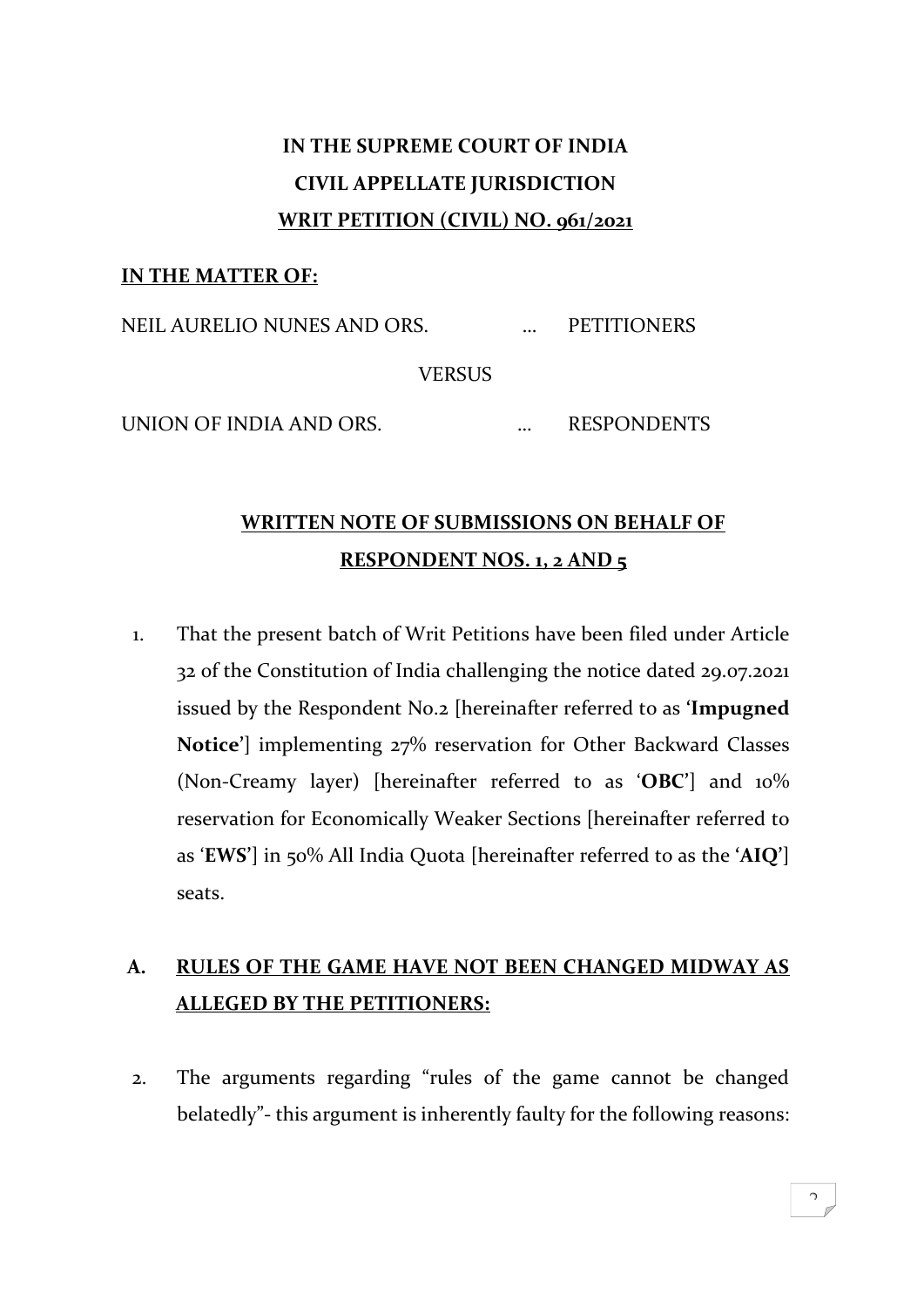- (i) In the instant case, the NEET PG examination Schedule is as under:
	- (a) Release of Information Brochure 23.02.2021
	- (b) Commencement of Registration Process 23.02.2021
	- (c) Last date of Registration 15.03.2021
	- (d) Scheduled examination date 18.04.2021
	- (e) Postponed for 4 months on 03.05.2021
	- (f) New date of examinations 13.07.2021
- (ii) It is submitted that the Impugned Notice was introduced on 29.07.2021, i.e., much prior to the date on which exams were conducted and/or commencement of the counselling process. Therefore, the allegation of the Petitioners that the Government of India has changed the rules of the game midway is misconceived and is liable to be rejected.
- (iii) So far as the first date i.e. 23.2.2021 is concerned, on that date only an information bulletin was issued only for the purpose of conducting NEET examination. It is submitted that in the NEET-PG 2021 bulletin, **(@Page 84 of W.P. Paperbook in W.P. (C) 961/2021)**, it is categorically stated under the heading 'Counselling and Reservation' as follows: "11.1. Reservation of PG seats shall be as per norms of the Government of India and respective State Governments as may be applicable.

11.2. A separate handbook informing details of the conseling process and applicable reservation shall be released by the designated counselling authority for NEET-PG 2021".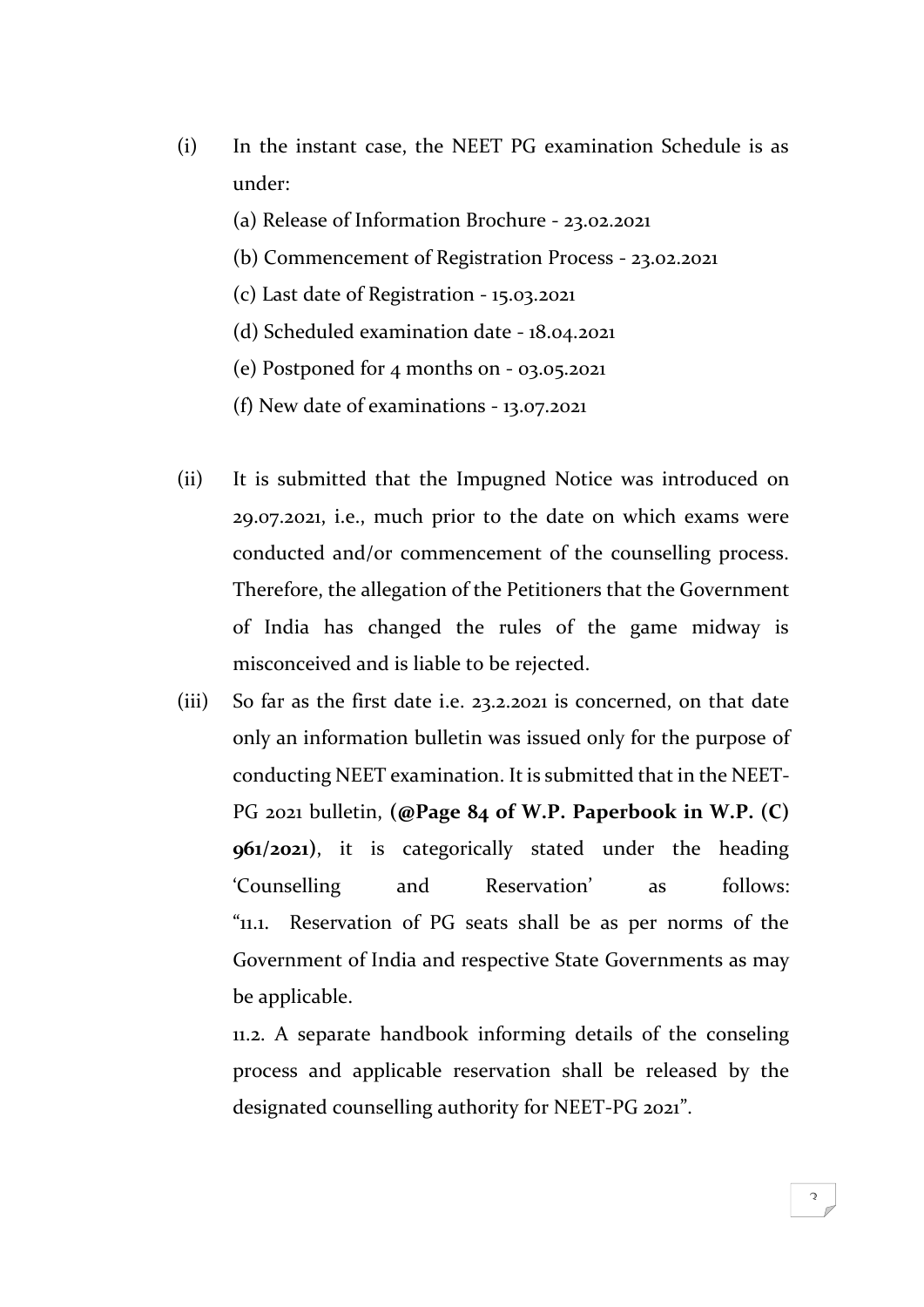- (iv) It is submitted that publication of information brochure / bulletin for examination is the first and separate part of the process. As evident from the above quoted clauses 11.1 and 11.2, the real process begins with commencement of counselling process. It is on that date that the rights will be crystallised.
- (v) The declaration of counselling process was issued on 29.7.2021 which was simultaneously with the impugned decision dated 29.7.2021 **[Annexure P/5 page 121 in W.P. [C] No.961 of 2021].** It is thus clear that "rules of the game" as argued by the petitioner starts from 29.7.2021 [when Notification for counselling is issued] and not before that.

### **B. RESERVATION IN AIQ SEATS HAS ALREADY BEEN IMPLEMENTED IN THE CURRENT ACADEMIC YEAR:**

- 3. It is submitted that reservation in AIQ seats in terms of notice dated 29.07.2021 has already been implemented in MDS admissions for the current academic session, i.e., 2021-2022. It is submitted that in compliance with the order of this Hon'ble Court dated 11.08.2021 in W.P.(C) 680/2021 titled as *"Debraj Samanta and Ors. v Medical Counselling Committee (MCC) and Ors.",* counselling for MDS admissions for academic session 2021-2022 commenced on 20.08.2021.
- 4. It is submitted that the AIQ scheme was introduced in the year 1986 to provide for domicile-free merit-based opportunities to students from any State to aspire to study in a good medical college located in another State. AIQ, at present, consists of 15% of total available UG seats and 50% of total available PG seats in Government medical colleges. Initially, there was no reservation in AIQ scheme up to 2007. In 2007,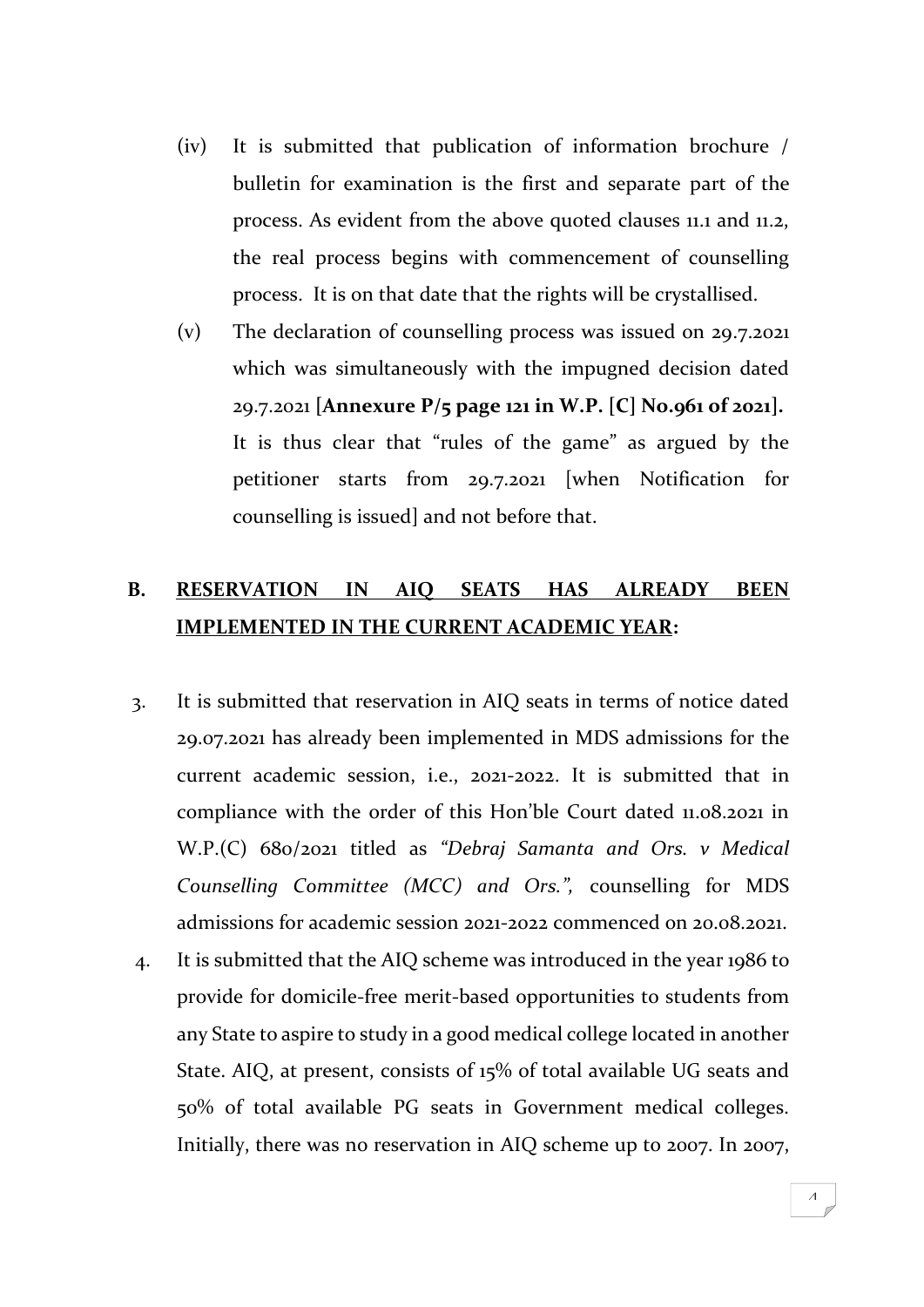this Hon'ble Court in the matter of *Abhay Nath & Ors. Vs. University of Delhi & Ors.,* reported in (2009) 17 SCC 705, permitted the reservation of 15% for Scheduled Castes and 7.5% for Scheduled Tribes in the AIQ scheme. When the Central Educational Institutions (Reservation in Admission) Act came into force in the year 2007 providing for uniform 27% reservation to OBC, the same was implemented in all the Central Educational Institutions. However, this had not been extended to the AIQ seats of State medical and dental colleges earlier.

- 5. It is submitted that due reservation, both, to the backward category as well as the EWS category, is on the broader considerations of equality of opportunities and the equality mandate viewed in the perspective of social justice. The Government of India has, therefore, decided to provide for 27% reservation for OBC and 10% reservation for EWS in the AIQ scheme vide the Impugned Notice. The OBC students from across the country will now be able to take benefit of this reservation in AIQ scheme to compete for seats in any State. The reservation in AIQ being a central scheme, the Central List of OBC shall be used for this reservation. Around 1500 OBC students in MBBS and 2500 in Post Graduate courses will be benefitted through this reservation.
- 6. In order to provide benefit to students belonging to EWS category in admission to higher educational institutions, a Constitutional Amendment [The Constitution (One Hundred and Third Amendment) Act, 2019] has been made in the year 2019 which enabled the provision of 10% reservation for EWS category. Accordingly, seats in medical/dental colleges were increased over two years in 2019-20 and 2020-21 to accommodate this additional 10% EWS reservation so that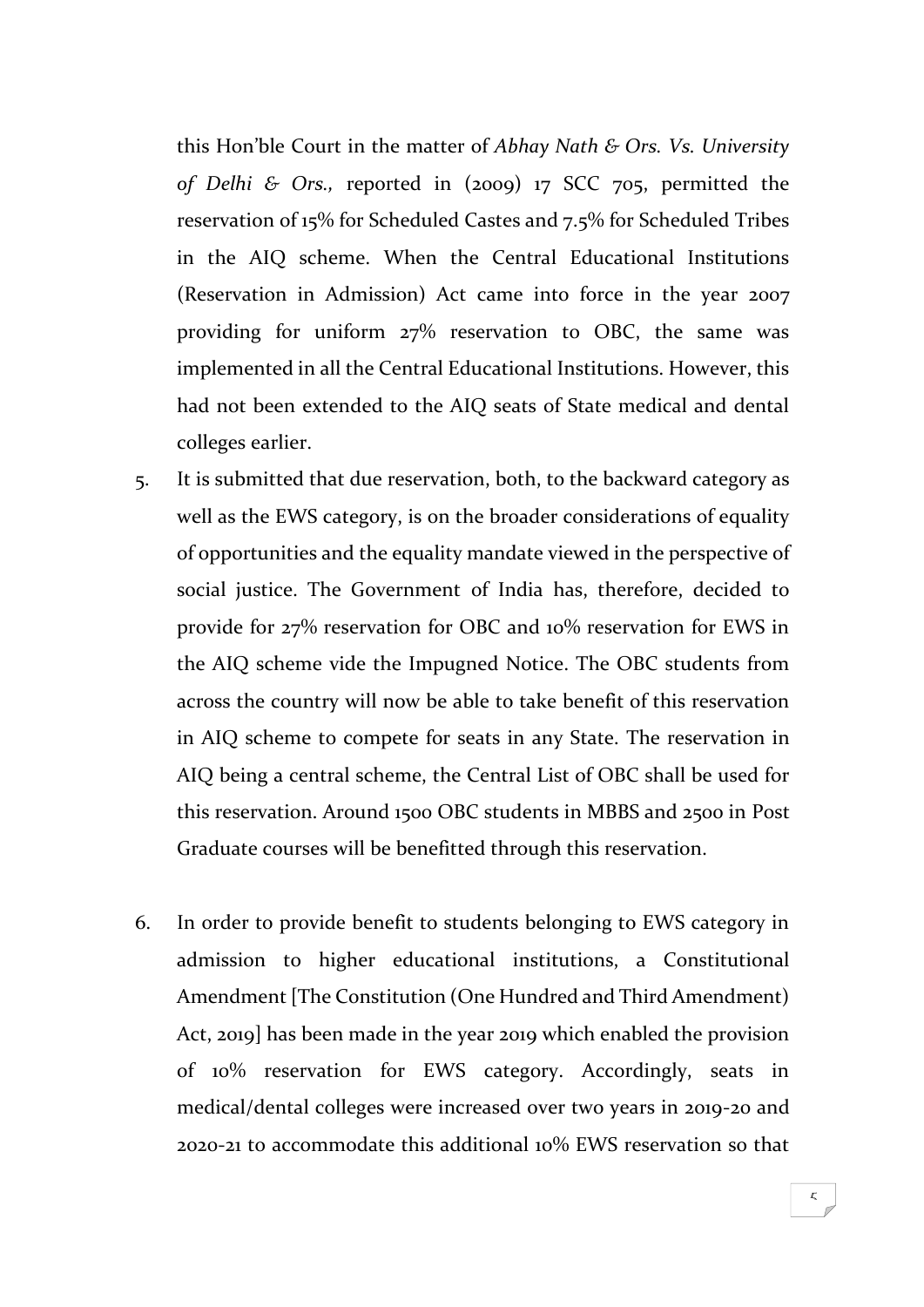the total number of seats available for unreserved category do not get reduced.

- 7. In the AIQ scheme, the benefit of reservations for EWS had not been extended earlier. Therefore, along with the 27% reservation for OBC, 10% reservation for EWS has been extended in AIQ seats for all the undergraduate/postgraduate medical/dental courses from the current academic year 2021-22 vide the Impugned Notice. This will benefit around more than 550 EWS students for MBBS and around 1000 EWS students for PG Medical courses each year.
- 8. It is submitted that in the last six years, MBBS Seats in the country have increased by  $56\%$  from  $54,348$  seats in 2014 to  $84,649$  seats in 2020 and the number of PG seats have increased by 80% from 30,191 seats in 2014 to 54,275 seats in 2020. In the same period, 179 new medical colleges have been established and now the country has 558 (Govt.: 289, Pvt.: 269) medical colleges.
- 9. It is reiterated that to lay down the criteria for reservations for the admissions in the AIQ seats of the medical/dental courses is within the powers of the Government of India and this essentially is a question of policy. It is submitted that the same depends, inter alia, on an overall assessment and survey of the requirements of various categories of persons for whom it is essential to provide facilities for such higher education. It is further reiterated that no new reservation scheme has been introduced vide the impugned notice.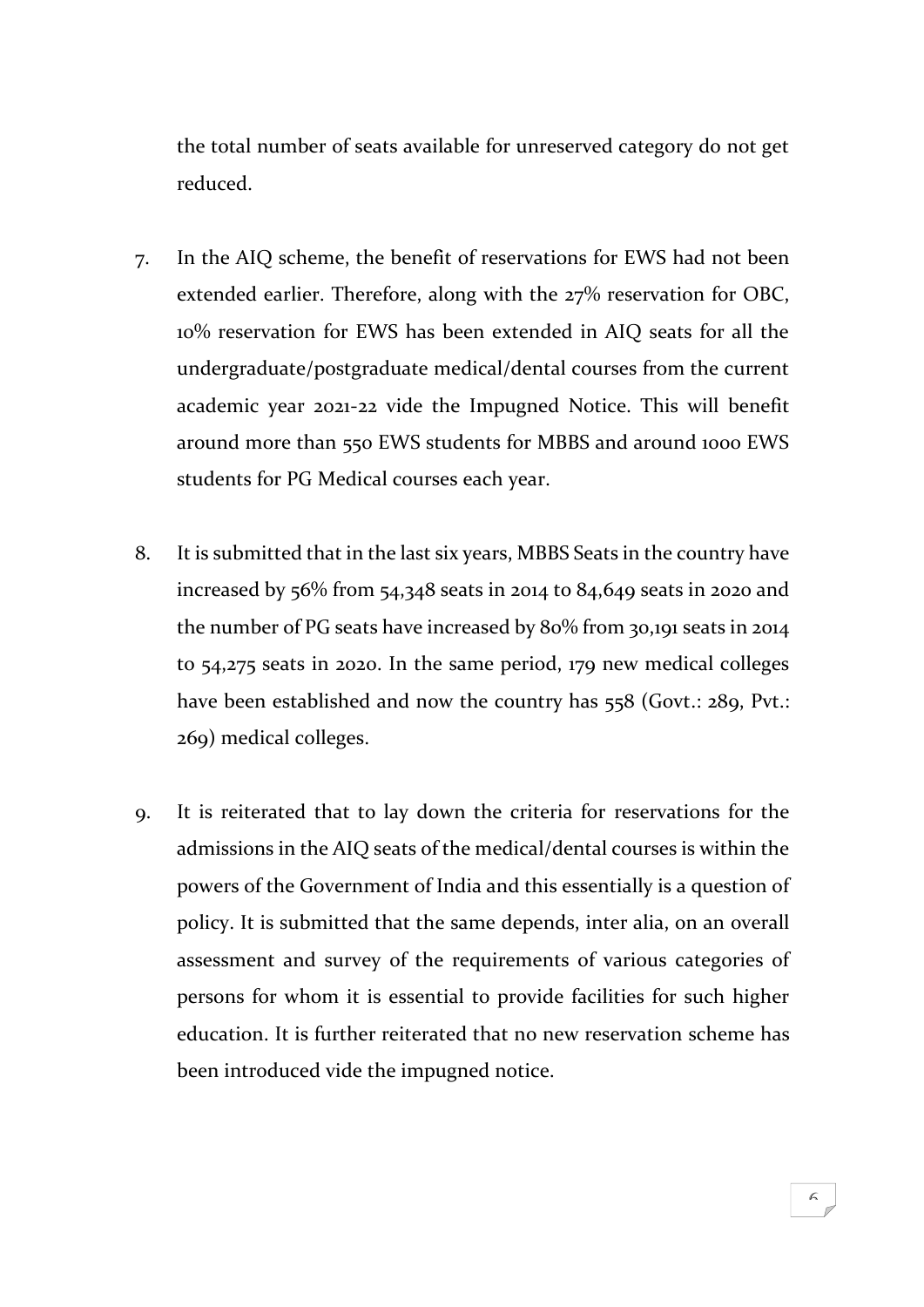### **C. IMPUGNED NOTICE IS WITHIN THE EXISTING SCHEME OF RESERVATIONS AND IS CONSTITUTIONALLY VALID:**

- 10. It is submitted that the extension of reservations in AIQ seats to the extent of 27% for OBC and 10% for the EWS are in consonance with the provisions of the Constitution of India and the existing scheme of reservation. It is pertinent to submit that the reservations for OBC to the extent of 27% in the Central Educational Institutions, whether aided or maintained by the Central Government, is already in the place. The same is now being extended to the AIQ seats for UG/PG admission in the Medical and Dental Courses. It is pertinent to submit that the reservations for EWS was introduced in the year 2019. The same was implemented in Central Institutes/Universities in the NEET-UG counselling from the year 2019 onwards and in NEET-PG counselling from 2020 onwards. It is, therefore, respectfully submitted that the EWS reservation is already in place and the same is now being extended to the AIQ seats for UG/PG admission in the Medical and Dental Courses. It is further submitted that the reservations for EWS is in line with The Constitution (One Hundred and Third Amendment) Act, 2019, and on the prescribed parameters of eligibility criteria (*viz.*  gross annual income etc.). Therefore, no new scheme of reservation has been created by the Impugned Notice.
- 11. It is respectfully submitted that the Government of India is within its powers to lay down the criteria for reservations for the admissions in the AIQ seats in the medical/dental courses. This essentially is a question of policy and depends, inter alia, on an overall assessment and survey of the requirements of various categories of persons for whom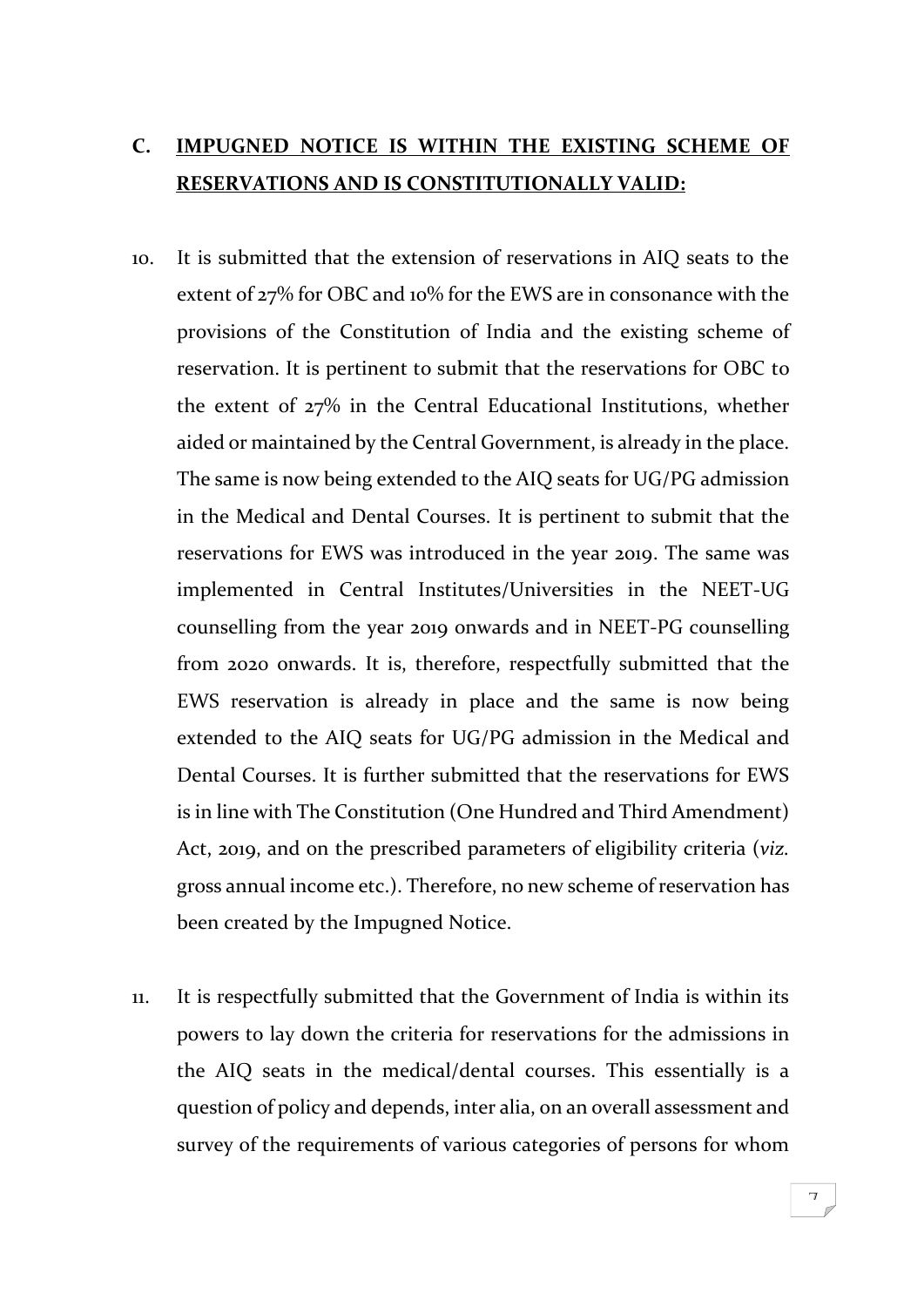it is essential to provide facilities for such higher education. The contours of judicial review in such matter have been aptly defined in the judgment of *B.K. Pavithra v. Union of India***, (2019) 16 SCC 129**, which is the "*Barium Chemicals test"***.** [Para 95-106]**.**

# **D. CONSTITUTIONAL VALIDITY OF THE CONSTITUTION (ONE HUNDRED AND THIRD AMENDMENT) ACT, 2019 HAS BEEN REFERRED TO A LARGER BENCH AND ITS OPERATION HAS NOT BEEN STAYED:**

12. That this Hon'ble Court vide order dated 05.08.2020 in W.P. (C) No. 55 of 2019 titled as *"Janhit Abhiyan v Union of India and Ors."* and connected matters, has held that the challenge to constitutional validity of the Constitution (One Hundred and Third Amendment) Act, 2019, which provides for EWS reservations in the matters of admission to educational institutions and in appointments involves substantial questions of law as to the interpretation of the Constitution and as such are required to be heard by a Bench of five Hon'ble judges in view of the provisions of the Article 145(3) of the Constitution of India and Order XXXVIII of the Supreme Court Rules, 2013, and therefore referred the said matter to a Bench of five Hon'ble judges. It is respectfully submitted that this Hon'ble Court while referring the abovementioned matter to a Bench of five Hon'ble judges did not stay the operation of The Constitution (One Hundred and Third Amendment) Act, 2019 and as such the said Constitution Amendment Act is in operation and, therefore, inclusion of the same in the Impugned Notice cannot be questioned in the present Writ Petition. A true copy of the reference order dated 05.08.2020 passed by this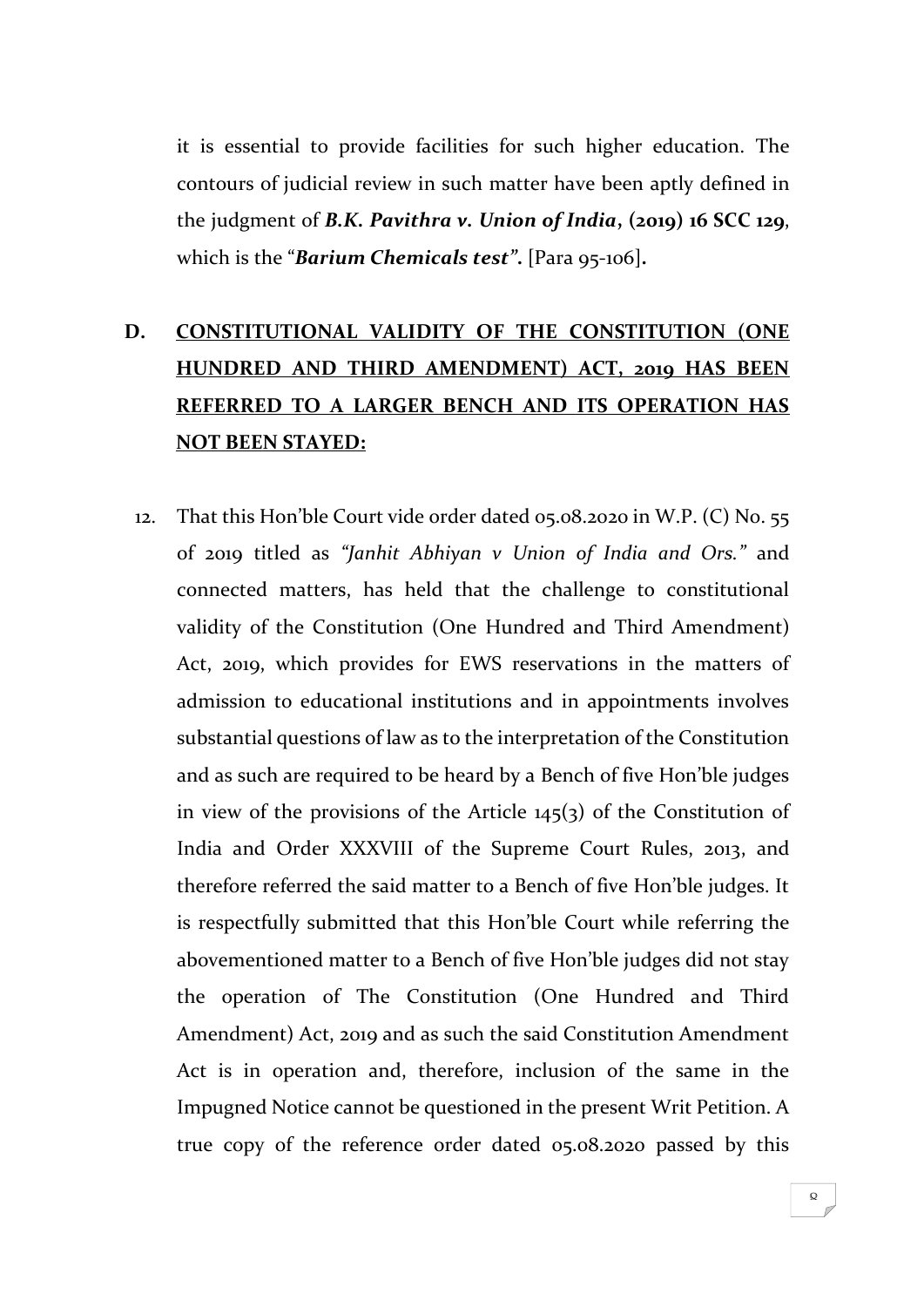Hon'ble Court in W.P. (C) 55 of 2019 is annexed as **Annexure-R/1** to the Counter Affidavit filed by the Respondent Nos. 1 & 2 dated 06.10.2021.

#### **E. RESERVATION IN POST GRADUATE COURSES**

13. It is submitted that while certain observations have been made by this Hon'ble Court from time to time on the desirability or otherwise of the reservations in post graduate courses, the Constitutional validity of the same has never been held to be unconstitutional. On the other hand, in Dr. Pradeep Jain's case, domicile-based reservation in PG courses has been upheld. Briefly, the cases which dealt with this issue (without examining the constitutional validity) are as below:-

| S.<br>No.    | Name of the case         | Para            | <b>Comments</b>                 |
|--------------|--------------------------|-----------------|---------------------------------|
| $\mathbf{i}$ | Dr. Pradeep Jain and     | 22              | Dealt with the desirability for |
|              | Ors. v. Union of India   |                 | domicile and institutional      |
|              | and Ors., 1984 (3) SCC   |                 | reservations in PG courses.     |
|              | 654.                     |                 | However, the Hon'ble Court      |
|              |                          |                 | upheld<br>institutional         |
|              |                          |                 | preference in admissions to     |
|              |                          |                 | PG courses.                     |
| ii           | Dr. Preeti Srivastava v. | 10 <sup>1</sup> | The Hon'ble Court observed      |
|              | State of Madhya          |                 | that it was not getting into    |
|              | Pradesh, $1999(7)$ SCC   |                 | the question of reservation in  |
|              | 120.                     |                 | PG courses.                     |
| iii          | Saurabh Chaudhri and     | 64              | The question considered is at   |
|              | Ors. v. Union of India,  |                 | para 64 of the judgement.       |
|              | 2003 (11) SCC 146.       | 70,             | The Hon'ble Court affirmed      |
|              |                          | 72,             | the ratio laid down in Dr.      |
|              |                          | 91,             | Pradeep Jain's case.            |
|              |                          | 108             | Infact, Hon'ble Mr. S. B.       |
|              |                          |                 | Sinha, J. in his concurring     |
|              |                          |                 | opinion at paragraph no. 91     |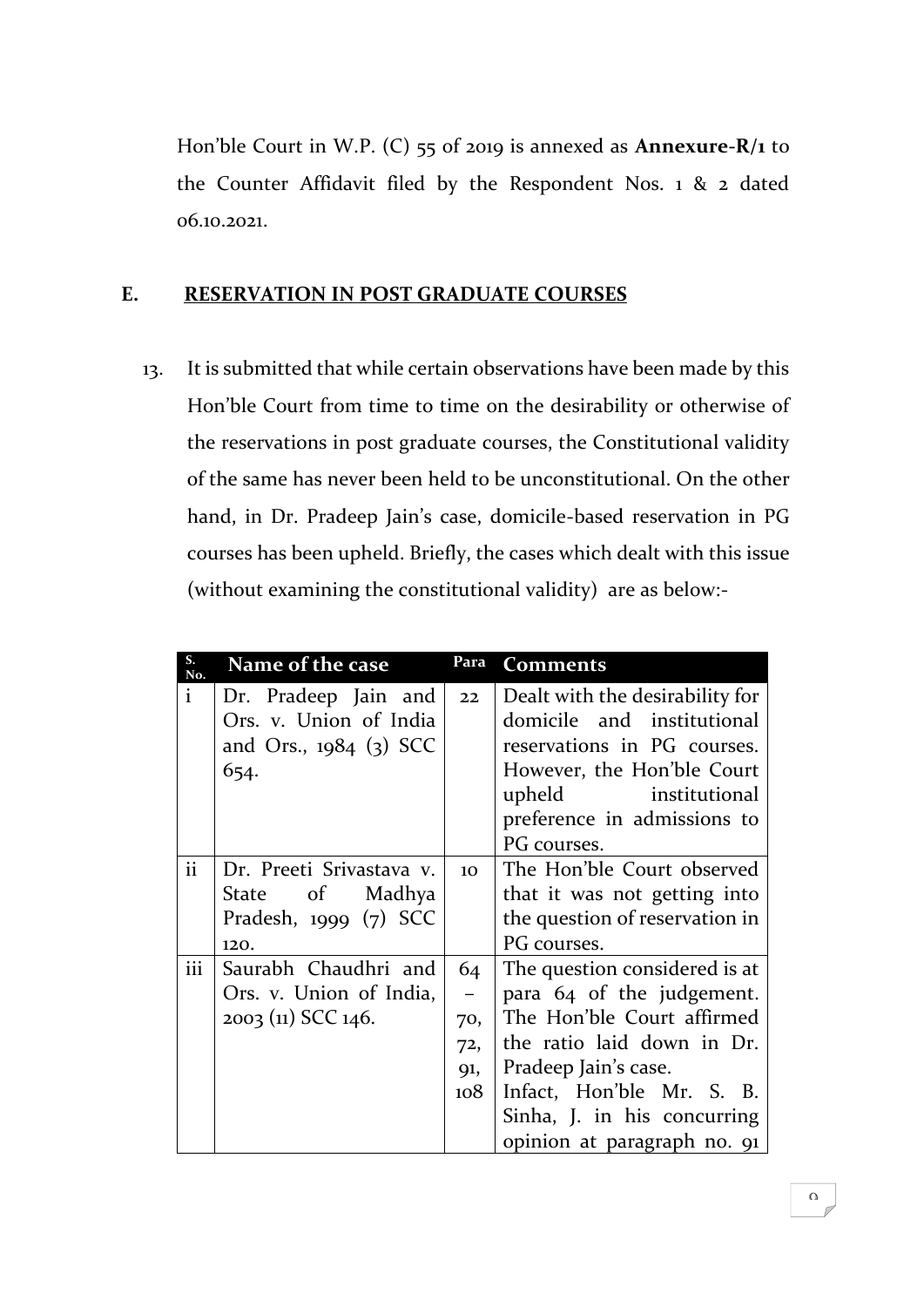| S.<br>No. | Name of the case          | Para | <b>Comments</b>               |
|-----------|---------------------------|------|-------------------------------|
|           |                           |      | specifically held<br>that     |
|           |                           |      | institutional reservation     |
|           |                           |      | cannot be held to<br>be       |
|           |                           |      | unconstitutional.             |
| iv        | Tanvi Behl v. Shrey Goel  | 20,  | The question as to whether    |
|           | and Ors., $(2020)$ 13 SCC | 24,  | domicile-based<br>the         |
|           | 675.                      | 25   | reservation in PG medical     |
|           |                           |      | course is constitutionally    |
|           |                           |      | valid is referred to a larger |
|           |                           |      | bench.                        |

## **F. SOME IMPORTANT FACETS PERTAINING TO THE NOTIFICATION DATED 29.7.2021 [ANNEXURE P/5 AT PAGE 121]**

- 14. In all Central Government Institutions like IITS, NITs and IIITs and in all Central Universities, both 27% OBC reservation and 10% EWS was made applicable and continues to apply since January, 2019. So far as the OBC reservation is concerned, it is applicable in all Central institutions and Central Universities right from 2006.
- 15. Vide the impugned Notification dated 29.7.2021 **[Annexure P/5 page 121 in W.P. [C] No.961 of 2021]** it was made applicable to 15% UG Seats and 50% of PG Seats in All India quota.
- 16. The impugned Notification dated 29.7.2021 mentions, *inter alia*, MDS admissions. By the time an assurance was given to this Hon'ble Court that all India Quota with respect to PG/UG counselling will not start, the counselling in MDS seats was already over by applying the reservation criteria of 27% OBC and 10% EWS [as per the impugned notification dated 29.7.2021]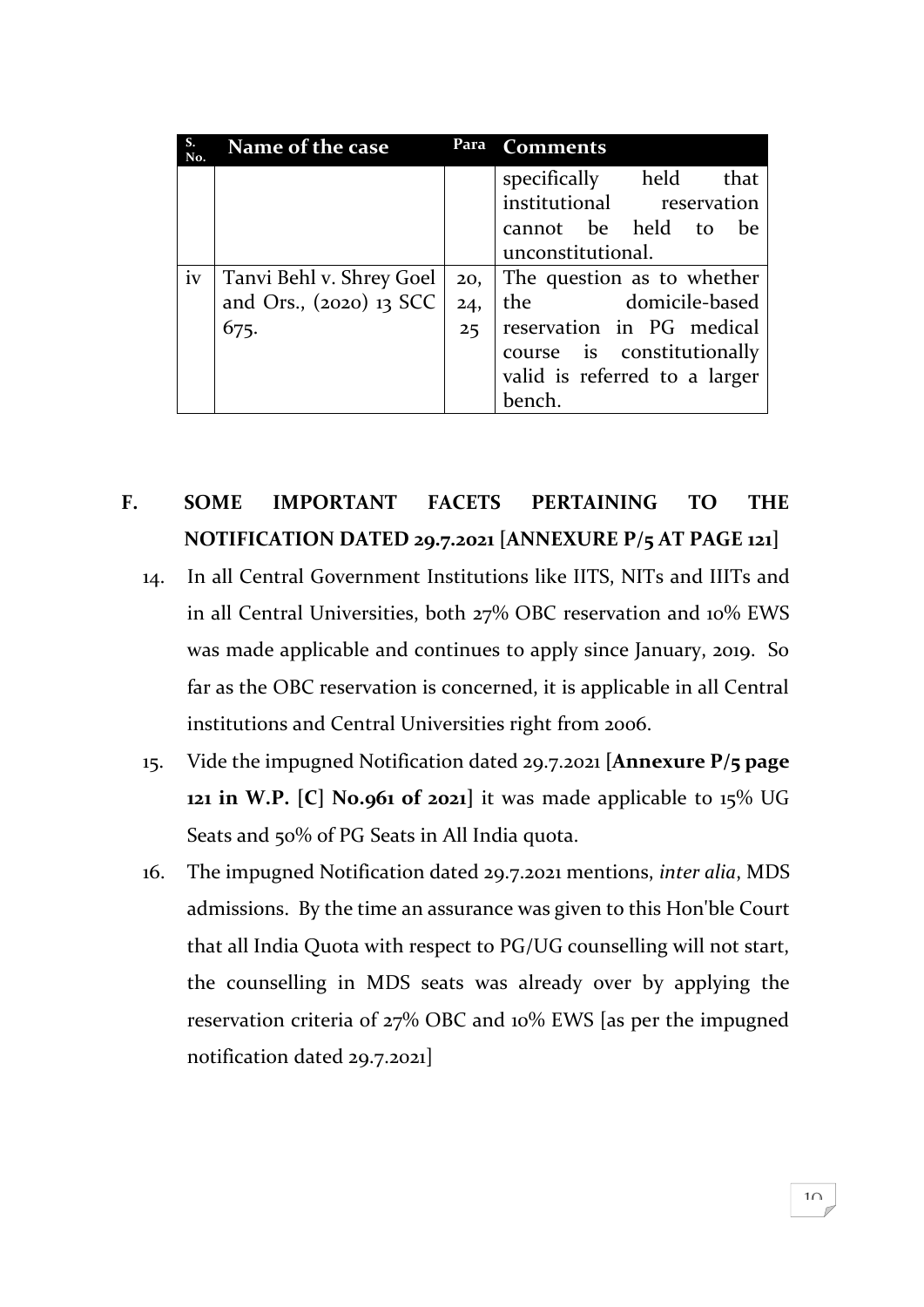- 17. The same reservation of 27% for OBC and 10% for EWS is applied in all Central Government employment including appointment through UPSC.
- 18. More importantly, so far as the present admission process is concerned, the admission of EWS seats by 10% will not be at the expense of other categories. The Ministry of Education has taken a decision to increase seats both in UG and PG so as to accommodate EWS reserved candidates. Accordingly, the total number of seats in UG have been increased from 54,348 to 84,469 and the total number of seats PG have been increased from 30,191 to 54,275.
- 19. In other words, when the number of seats are increased keeping in view the poorest of the poor namely EWS category students, nonimplementation of 10% reservation for EWS would result in annulment of benefits to other candidates who do not suffer from economic weakness and, therefore, do not fall within EWS category.

### **G. PRESENT PETITIONS ARE NOT MAINTAINABLE UNDER ARTICLE 32 OF THE CONSTITUTION OF INDIA:**

20. That the present batch of Writ Petitions filed under Article 32 of the Constitution of India are not maintainable for want of infringement of fundamental rights of the Petitioners herein. It is submitted that the Petitioners have failed to demonstrate as to in which manner the Impugned Notice is going to affect their fundamental rights. In absence of such infringement, the present Petition is an abuse of process of law and is liable to be dismissed. It is further submitted that the Petition has admittedly not been filed in Public Interest.